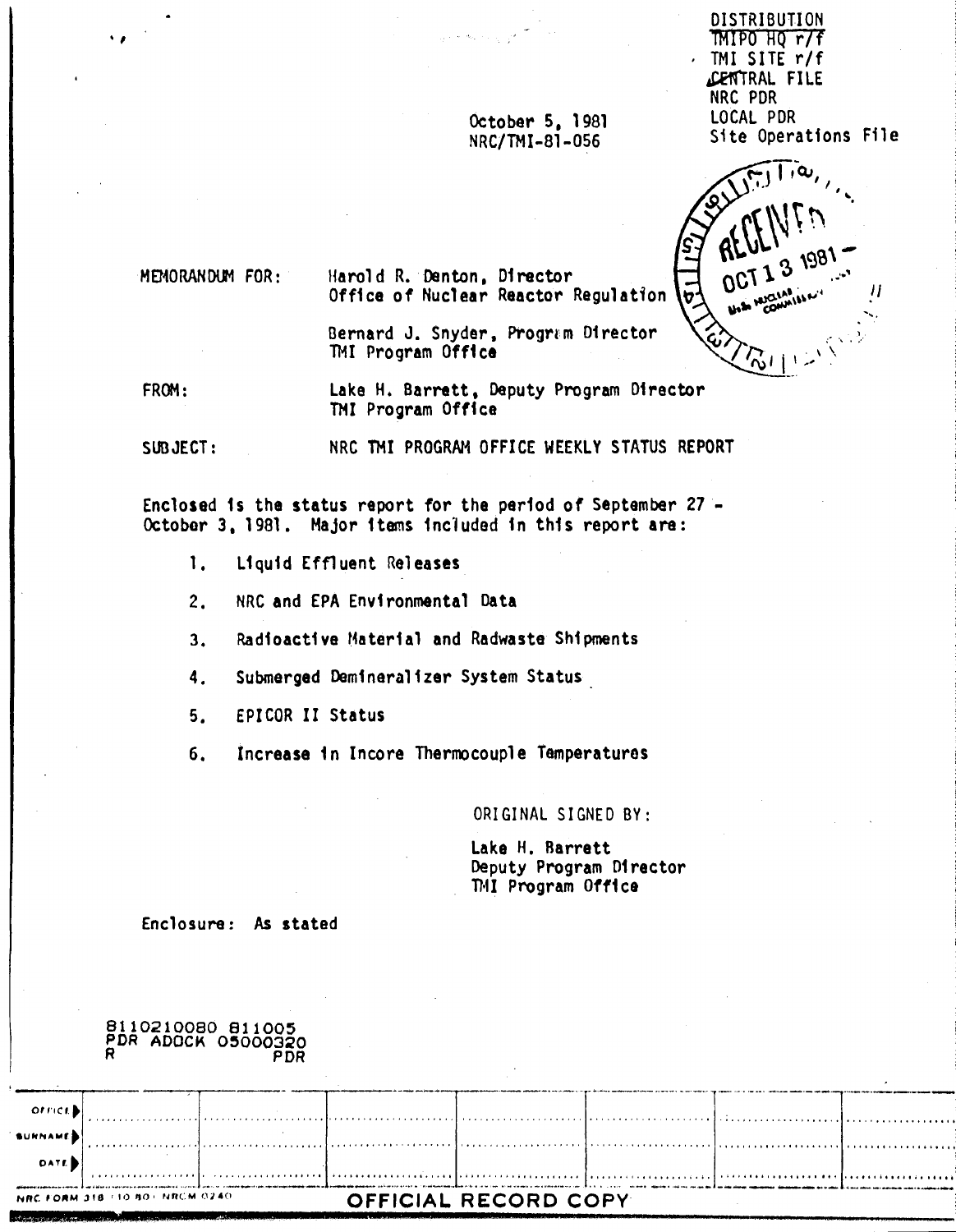Harold R. Denton Bernard J. Snyder

 $\sim$   $\alpha$ 

 $\ldots$ 

 $\cdot$ 

cc w/encl: **EDO** OGC Office Directors Commissioner's Technical Assistants NRR Division Directors NRR A/D's<br>Regional Directors IE Division Directors **TAS EIS** TMI Program Office Staff (15) PHS EPA **DOE** Projects Br. #2 Chief, DRPI, RI<br>DRPI Chief, RI Public Affairs, RI State Liaison, RI

| $O(100)$ TMIPO     | TMI PO- | TMIPO            | <b>TMAPO</b> |           | TMIPO |       |
|--------------------|---------|------------------|--------------|-----------|-------|-------|
|                    | RConte  | <b>MSKOKKERJ</b> |              | ∙RBe1Mamy |       |       |
| DATE 101/7781<br>. | 10/3781 | 10/5/81          | 10/5/81      | 10/5/81   |       | <br>. |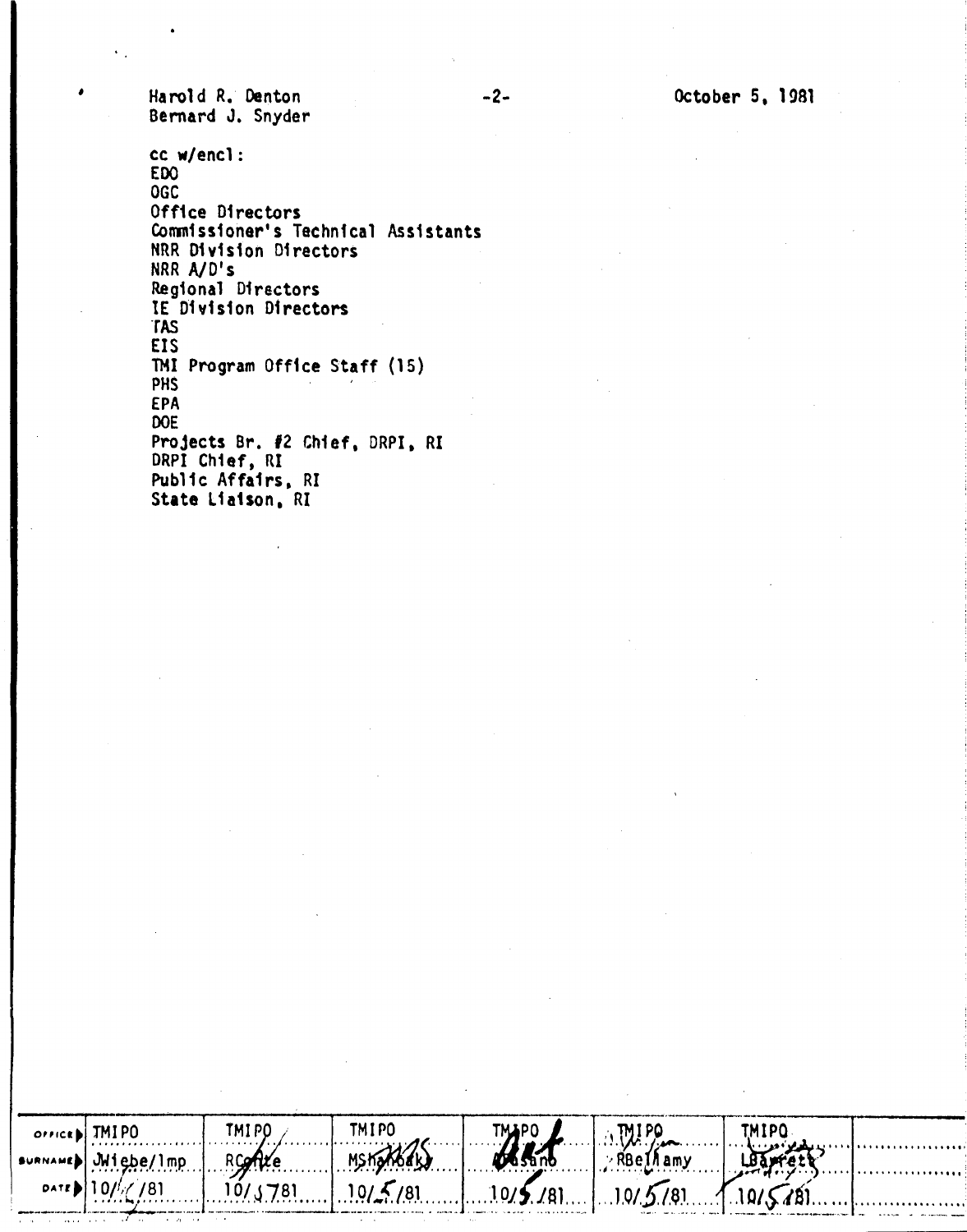. IMI PROGRAM OFFICE WEEKLY STATUS REPOR

..

Whek of September 27 - Cotober 3, 1981

### Plant Status

(' •

,.

Core Cooling Mode: Heat transfer from the reactor coolant system (RCS) 120ps to reactor building ambient.

Available Core Cooling Modes: Decay heat removal systems. Long term . cooling "B" (once through steam generator-B).

RCS Pressure Control Mode: Standby pressure control (SPC) system.

Backup Pressure Control Modes: Mini decay heat removal (MDHR) system. Decay heat removal (DHR) system.

Major Parameters (as of 0500, October 2, 1981) (approximate values) Average Incore Thermocouples: 116°F<br>Maximum Incore Thermocouple: 147°F Maximum Incore Thermocouple:

ReS loop Temperatures:

| Hot Leg                               | 112°F            | 114°F                 |
|---------------------------------------|------------------|-----------------------|
| $\begin{pmatrix} 1 \end{pmatrix}$ (1) | 71 °F<br>$72$ °F | 72°F<br>$72^{\circ}F$ |

RCS Pressure: 99 psig

Pressure: Concentration: 6.8 x 10-6 uCi/cc Kr-85 Temperature: Water 1evel : Reactor Building: Temperature: 69°F Elevation 290.2 ft. (7.7 ft. from floor) via penetration 401 manometer  $-0.35$  psig (Sample taken 9/24/81)

# Effluent and Environmental (Radiological) Information

1. Liquid effluents from the TMI site released to the Susquehanna River after processing, were made within the regulatory limits and in accordance with NRC requirements and City of Lancaster Agreement dated February 27, 1980.

During the period September 25, 1981 through October 1, 1981, the effluents contained no detectable radioactivity at the discharge point and individual effluent sources which originated within Unit 2 contained no detectable radioactivity.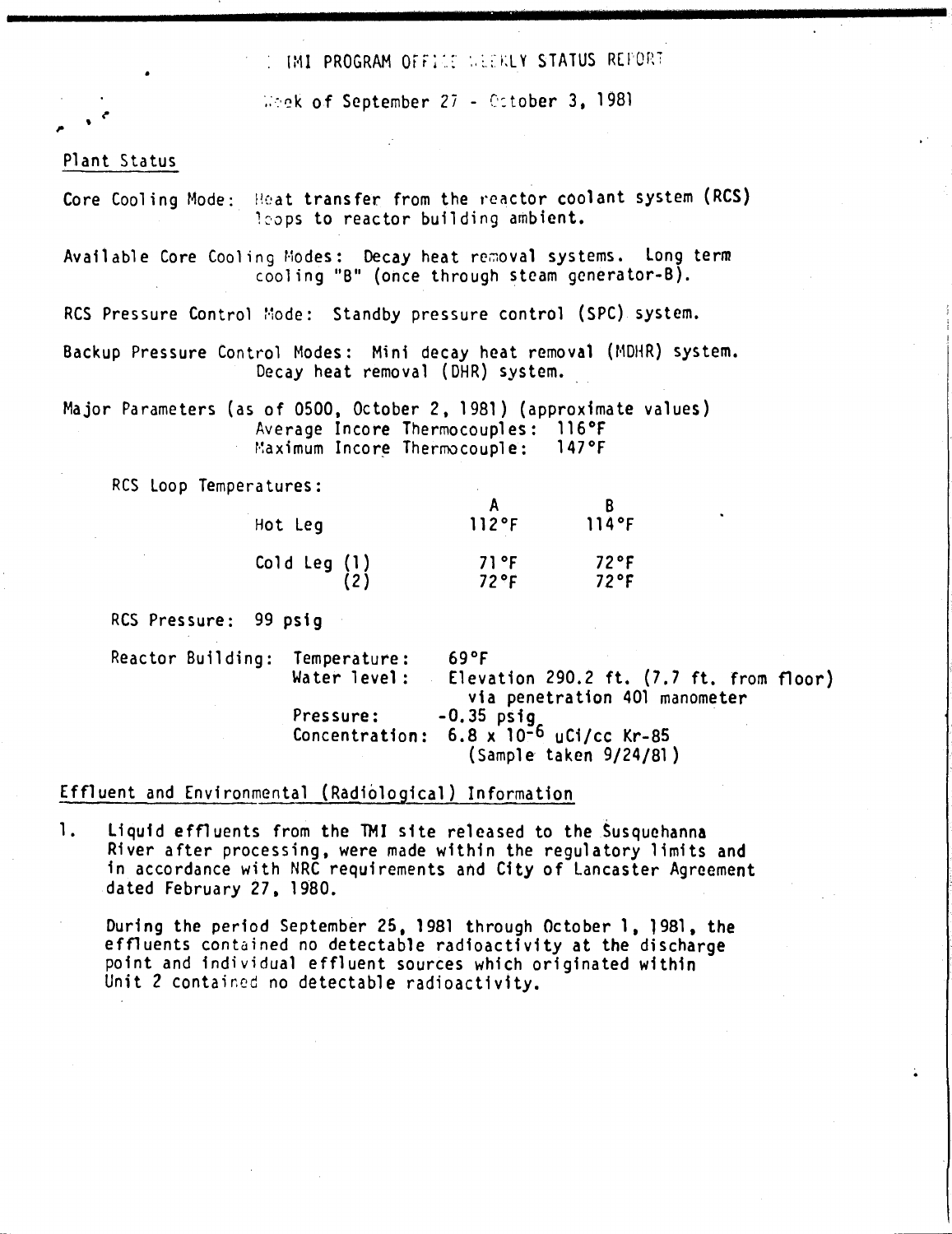- 2. Environmental Protection Agency (EPA) Environmental Data: The EPA announced on July 6, 1981 that, due to a new chipping procedure for Kr-85 samples to the laboratory, the results for the Kr-85 environmental monitoring stations around TMI will not always be available on a weekly basis. The NRC will report these results as they become available.
	- No radiation above normally occurring background levels was detected in any of the samples collected from the EPA's air and gamma rate networks during the period from September 23, 1981, through October 1, 1981.

22L

- $3.$ NRC Environmental Data. Results from NRC monitoring of the environment around the TMI site were as follows:
	- The following are the NRC air sample analytical results for the onsite continuous air sampler:

#### Sample Period

 $1 - 131$  $Cs - 137$  $(uCi/cc)$   $(uCi/cc)$ 

**HP-287** September 24, 1981-September 30, 1981 <9.2 E-14 <9.2 E-14

Environmental TLD measurements for the period June 3, 1981 -July 1, 1981 around TMI indicated gamma radiation to be at the natural background levels. Fifty-seven TLD's registered doses ranging from 0.1 mR/day to 0.3 mR/day. The average dose was 0.11 mR/day. These dose rates are consistent with natural background radiation in the TMI area.

Effective July 1, 1981, USNRC Region I announced that the exchange frequency for TLD stations around the TMI site will be changed from monthly to quarterly. The changes will be done on or about July 1. October 1, January 1, and April 1. The purpose of the frequency change is to obtain better quality data by increasing the ratio of field TLD exposures to control TLD exposures.

The TMIPO staff will report quarterly TLD environmental data as results become available.

### 4. Licensee Radioactive Material and Radwaste Shipments.

- On Monday, September 28, 1981, a 40 ml Unit 2 reactor coolant  $\sim$   $\sim$ sample was sent to Babcock and Wilcox (B&W), Lynchburg, Virginia.
- On Monday, September 28, 1981, a 110 ml Unit 2 reactor building  $\ddot{\bullet}$ sump water sample was sent to EG&G Idaho, Inc., Idaho Falls, Idaho.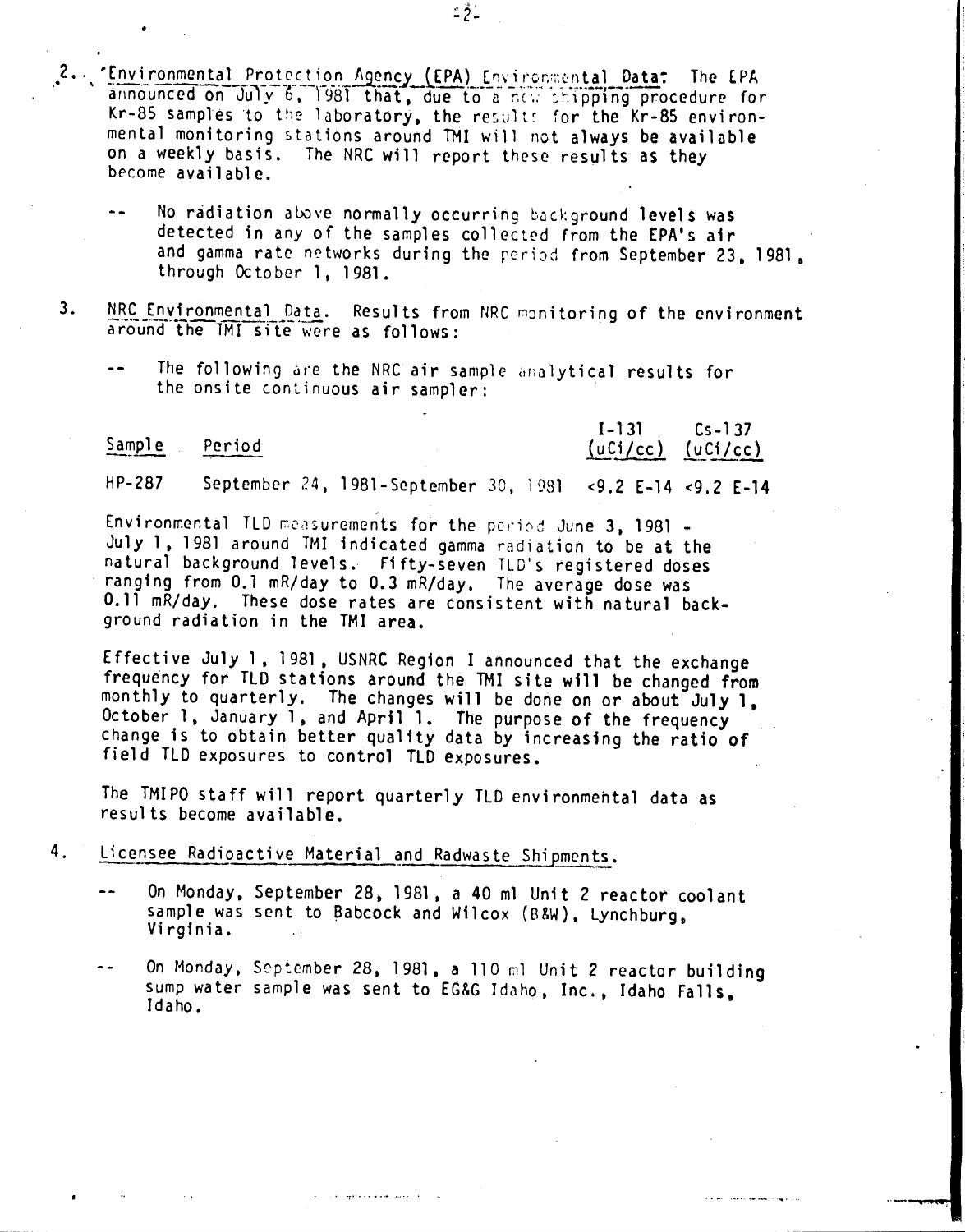- On Tuesday. September 29. 1981, 29 drums and 6 metal containers of Unit 1 LSA compacted and noncompacted trash were shipped to Chem-Nuclear Systems, Inc., Barnwell, South Carolina.
- On Thursday, October 1. 1981, 20 metal containers of Unit 1 noncompacted trash were shipped to U.S. Ecology, Richland. Washington.

### Major Activities

- 1. Submerged Demineralizer System (SDS). Processing of reactor building sump water continued throughout the week. As of 12:00 midnight on October 3, 1981 approximately 65,000 gallons had been transferred out of the reactor building sump and approximately 53,500 gallons had been processed by the 50S. The SOS zeolite vessels have removed approximately 18.000 Ci of cesium-137 and approximately 600 Ci of strontium-90 from the water. This represents removal of greater than 99% of these nuclides from the water passed through the 50S.
- 2. EPICOR II. EPICOR II is continuing to polish the effluent water from the SDS. The polishing process is removing approximately 99% of the remaining cesium.137 activity from the water and is removing greater than 99% of the remaining strontium-90 and antimony-125.
- 3. Increase in Incore Thermocouple Temperatures. Fallowing pumping of 50,000 gallons of water from the reactor building sump on September 27, 1981. the incore thermocouple temperatures increased. On September 28, 1981, the temperatures stabil ized and started a slight downward trend. The 1icensee reported that the temperature change appears to have occurred as a result of lowering the water level in the reactor building basement below the point at which the water is in contact with the lower dome of the reactor vessel. Construction drawings show that the lower dome of the reactor vessel is between the 290' elevation and the 290' 2 1/2" elevation. The water level prior to pumping was 290' 10 3/8" and after pumping was 290' 1 1/4". The heat transfer characteristics have changed since heat may no longer be conducted to the water in contact with the vessel and the temperatures would change until equilibrium conditions are  $establ$ ished.

The highest incore thermocouple was approximately 147°F (12°F increase) and the calculated average temperature was 117°F (2°F increase). Additional changes in the temperature profile in the reactor coolant system may occur as the water level in the reactor building basement is further reduced. These changes will not affect the condition and safety of the reactor core since adequate cooling is stitl available to maintain system temperature below 200°F. The TMIPO is monitoring the temperature changes closely as additional water is removed from the reactor building.